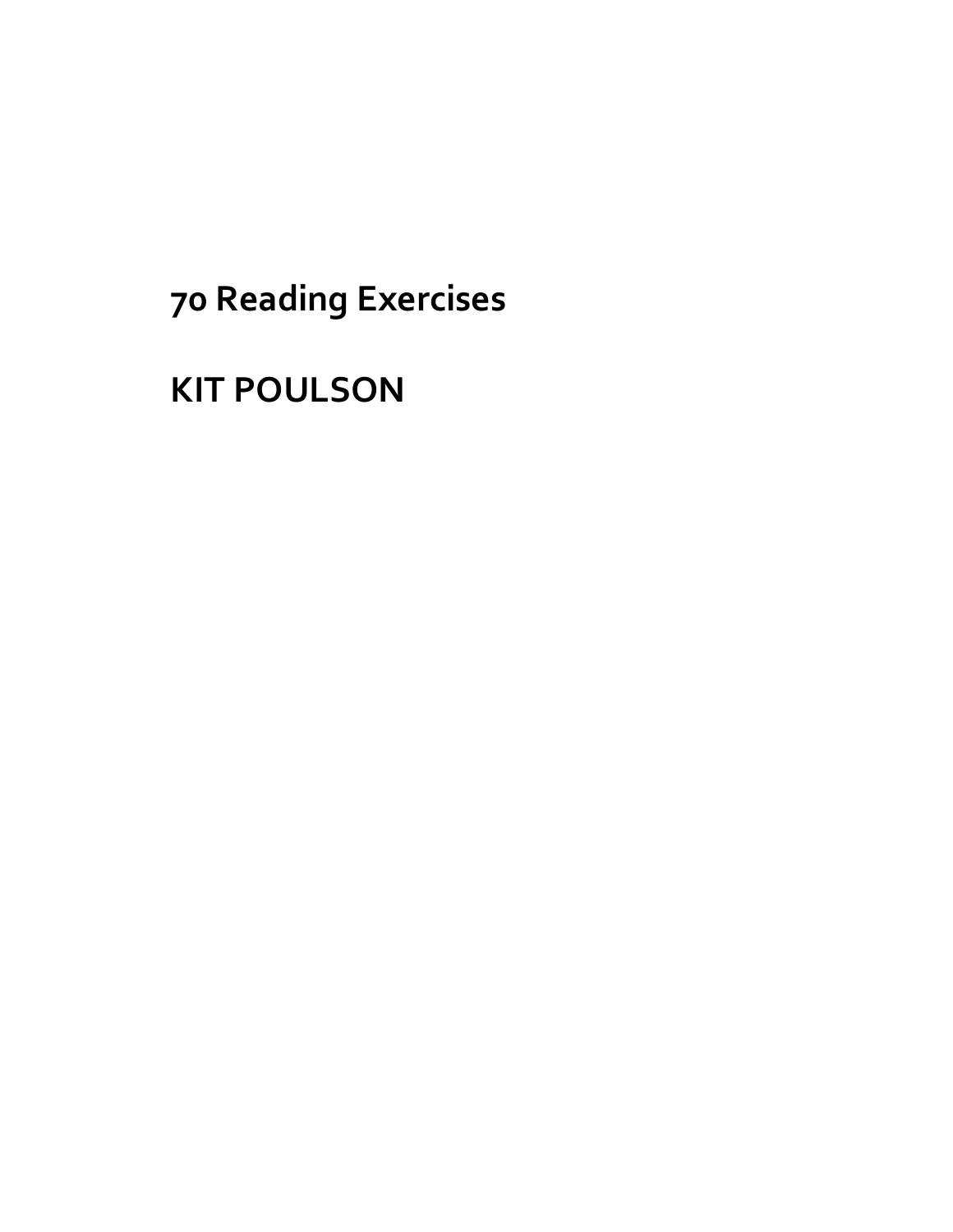## **1 Read the book aloud in your head, don't try and process any of the information, just keep on reading.**

2 Write down every tenth sentence you read. If this makes you feel irritated remember the writer had to write down all the sentences. Feel empathy with them.

#### **3 Shelf drift, shelf trawl, Walk along and pick the things that snag your eyes as you pass.**

4 Judge a book by its cover. Pick colours you like. Line them up in a nice pattern in front of you.

#### **5 Take 5 books read the last 2 pages of each. Take 5 books and read the first two pages of each. Try to connect the beginnings to the ends.**

6 Only read the books that have been left on tables or re-shelving trolleys by other users.

## **7 Read for five minutes, look out of the window for five minutes, repeat.**

8 Look at an artwork for ten minutes, use it as an emblem for your study throughout the day. Try to understand things first without it, and then with it.

#### **9 You are going to have to eat all the books in front of you. Think carefully about the amount you can fit in at one sitting.**

10 Find a book that has never been issued to a reader, read it.

#### **11 Place a book in front of you. Write down ten reasons why you are not going to read it.**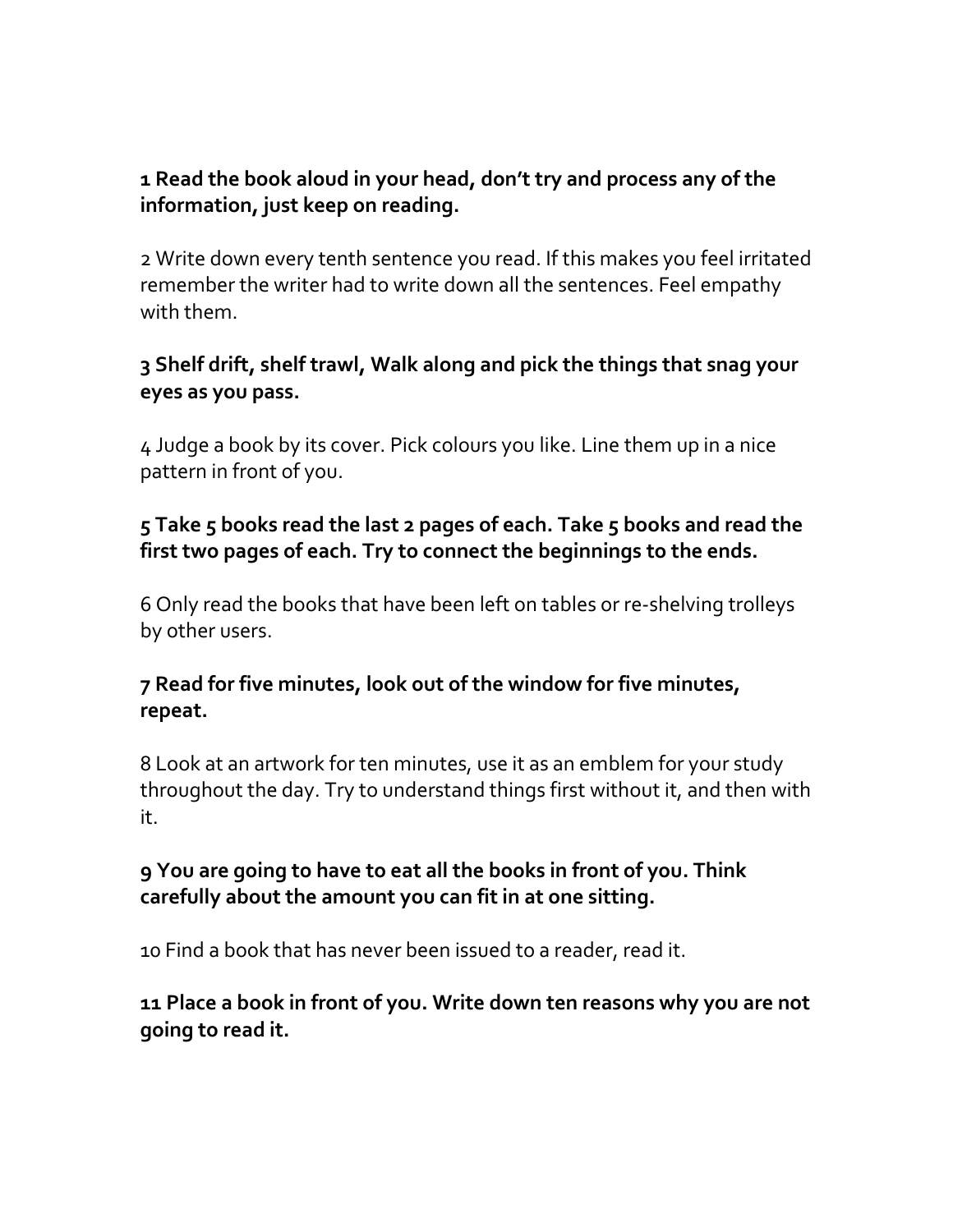12 Try to translate four lines of what you are reading into another language.

#### **13 Go home, read a book in the bath, then read the same book outside under a tree.**

14 Think about how you would explain the page you are reading to a seven year old.

## **15 Select three books, place them on the table in front of you, read a paragraph from one, then from the next, then from the next. Repeat.**

16 Select four books, place one in each corner of a library. Every time your mind drifts get up and walk to the next corner to your left and pick up the book there.

## **17 Mentally substitute your name for that of the author, think 'I own the arrangement of words in this book'.**

18 Collect as many books as you can physically carry, hold them for as long as you can.

## **19 Search in poetry books for clues to how the aeroplane was constructed.**

20 Read a page of a book, then close the book and write the next page.

## **21 Collect ten books, imagine the authors sitting around you at the table. What do their voices sound like?**

22 Collect ten books imagine the authors dancing at a naturist disco.

## **23 Carefully construct a discreet den from books underneath a table. Crawl inside it with a companion, read to them in a whisper.**

24 Spell your name with the first letters of books' titles. Make these books into a reading list. Decide what precise subject this reading list is for.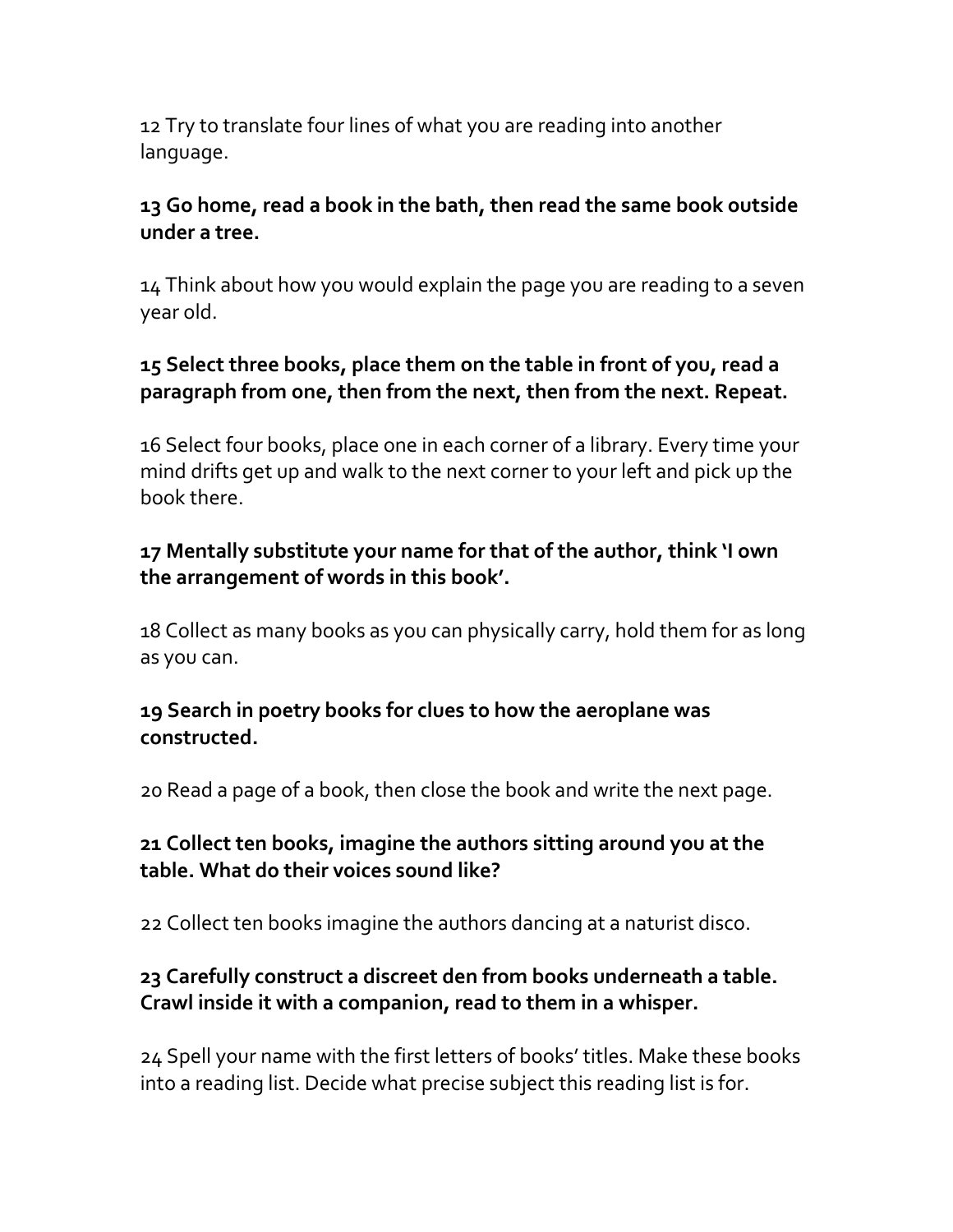#### **25 When reading a book written in the Nineteenth Century, separate the language from the ideas. Repeat for a book written in the Twentieth and the present century.**

26 Select ten books, reduce their contents to one line. Place the ten lines together, read them and reduce them to one line. Write this one line on a slip of rice paper, swallow it, the next morning on awaking write down the contents of your dreams.

#### **27 Go home, sort your books into a linear order based on the age when you acquired them, tag them with date stickers on the spine. Along the edges of the shelf beneath write a pithy biography.**

28 Imagine you are someone whose opinions you dislike. Decide what books they would like, find them and read them.

#### **29 Picture an aunt or uncle in your head. Imagine that the book you are reading was written by them.**

30 If you become distracted by thoughts of sex, write these down in an honest but light-hearted style. Place them in an envelope inside the book. Clearly mark the envelope, particularly if your thoughts might be offensive to some.

#### **31 Does the author possess or lack any biological features you consider important for the task they are engaged with? Draw a picture of what the perfect author of the book you are reading should look like.**

32 Don't read anything for two days.

#### **33 If a book was written before electric lighting was common read only by natural light, or candlelight. Write a response only using candlelight.**

34 Imagine the financial background of each book you see.

#### **35 Use Philosophy books to mentally construct a stylish outfit.**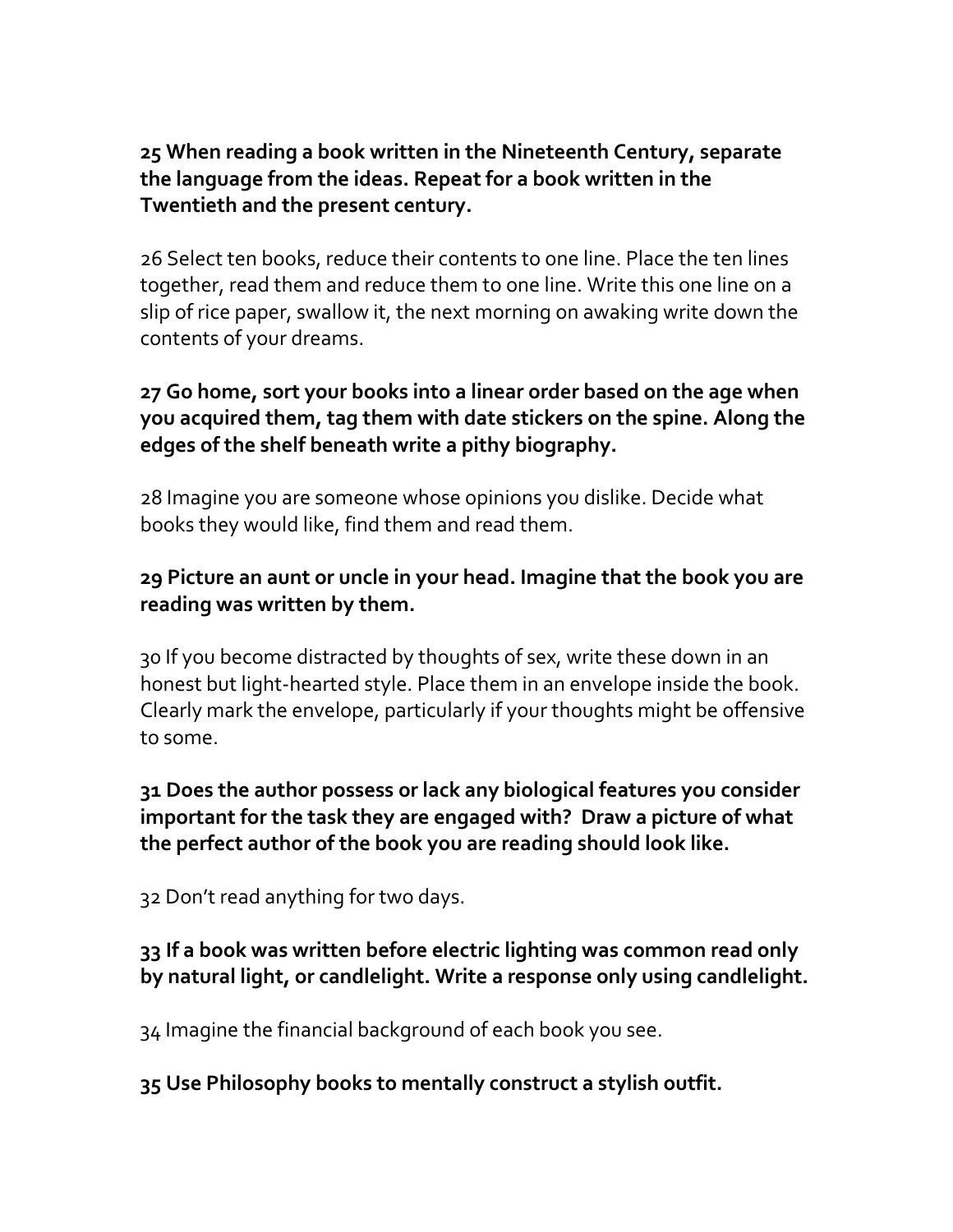36 Can you produce a cooked egg with the resources of the library?

## **37 Find the most annoying sentence you can. Use it to write an annoying page.**

38 Select three books, spend thirty minutes reading each, with a ten minute break between each. Write a brief précis of each. Tomorrow repeat the exercise.

## **39 Read for forty minutes; do ten minutes physical exercise; lie down for ten minutes.**

40 Hold a book in your hands, visualise the people who value this particular book. Imagine preparing a meal for them.

#### **41 Find twenty words you do not know the meaning of. Write down why.**

42 Translate the first line of the Bible from the original Hebrew.

#### **43 As you read, list any non-human living thing that distracts your attention. At the end of the day write a brief biography of each one you have seen.**

44 Imagine sitting in the tree, from whose wood pulp the words you are reading are printed upon.

## **45 Gently toss a book backwards and forwards between yourself and a companion.**

46 What is the big problem? Think about how you might find the solution in the library.

## **47 Fill the space with fog and pulsing lights, but no sound. Read aloud into the fog.**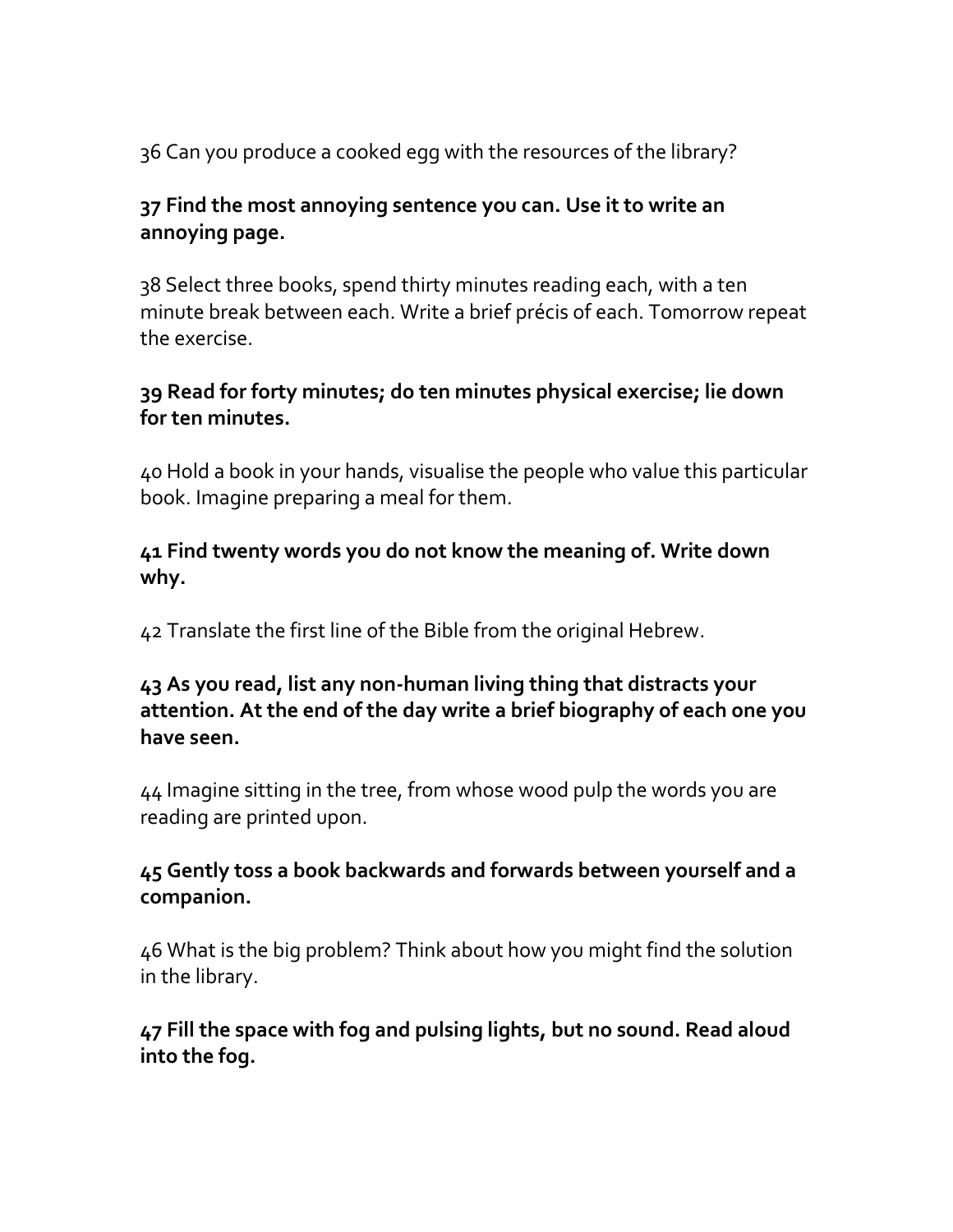48 Find the angriest sentence you can. Do you think the author is still angry?

**49 In groups of three spend a day building a structure from the largest interrelated metaphors you can, return the next morning to see if it is still standing.**

50 Transform a page of the prose you are reading into rhyming couplets.

## **51 Read furtively.**

52 Read brazenly.

## **53 Look at the books the person opposite you is reading, imagine engaging them in an interesting conversation on that subject without words but by finding other books that you think would relate.**

54 Imagine a large white horse is in the room.

## **55 Rearrange the furniture and shelving to your taste.**

56 Read a page in the morning, re-read it in the evening. A week later write down what you thought it was about. Then read it again.

## **57 Sit opposite your companion. Using a book as a source each one of you attempt to elate the other, the other attempt to depress, by passing brief notes back and forth.**

58 Walk between five different libraries, reading ten pages in each one.

## **59 Read as fast as you can, then as slow as you can.**

60 Send a love letter to the author.

## **61 Invoice the author for your time.**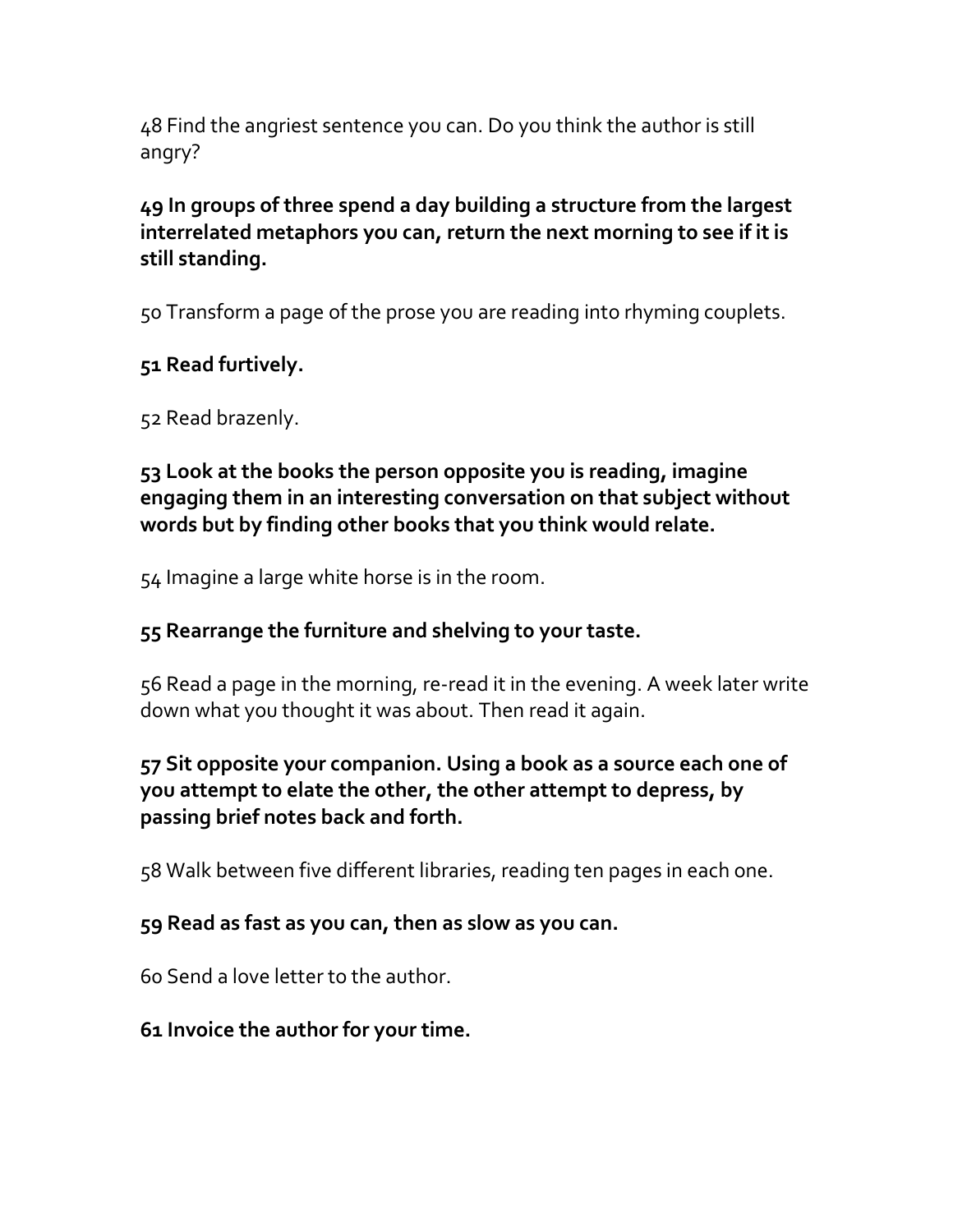62 Put phones, laptops etc in a large see through box with a sealed lid. Place it on the desk in front of you. Every time you feel the need to check social media write down what you think might have happened while you were away.

## **63 Ask the librarian an interesting question.**

64 Select artworks from the images in books and imagine the best ones to place in the library.

## **65 Hit a typewriter key for every letter you read. Occasionally make the machine's bell ring.**

66 Sit at opposite ends of the library, but with E-mail connection. Send your companion a brief précis of your thoughts about what you are reading every 30 minutes.

## **67 Use the Internet to collect images that communicate the book you are reading. Send them to a companion in a foreign country, unaccompanied by words.**

68 Spend the morning collecting images from the library. In the afternoon look at the selection, narrow it down to half then half again, then again until you have only one left. Make a drawing of this image.

## **69 Read in the morning, at lunchtime find the largest Ice Cream Sundae you can. In the afternoon go to the library.**

70 Think about the largest library you have been in, think about the smallest. Imagine their books piled up on a parade ground. Imagine the authors there. Imagine the readers there.